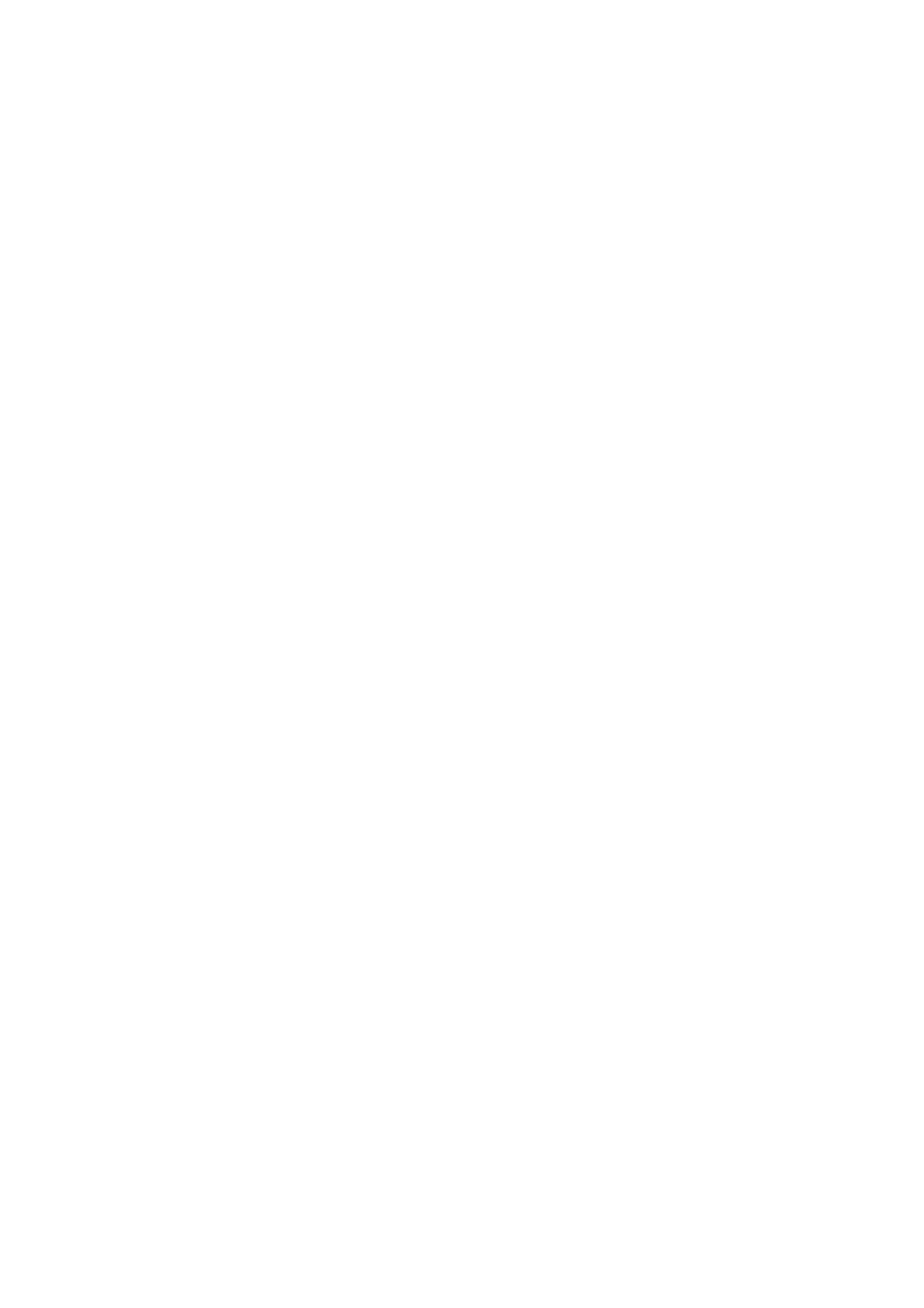# **Chronicle IAS Academy [3]**

# EVOLUTION AND PHILOSOPHY BEHIND INDIAN CONSTITUTION

Constitution is the fundamental and organic law of a nation, establishing the concepts, character and organization of its Government as well as prescribing the extent of Government, sovereign power & manner of its exercise. It is the supreme law of the land. All other laws & customs in order to be legally valid must confirm to the provisions of the Constitution.

It also possesses ideas and aspirations of the people of a country. It enjoys special legal sanctity. Organic law is the one that establishes an administrative agency in the form of Union and State Executive and Enjoys special legal sanctity: because it derives it power and authority from people directly. Other law enjoys legal sanctity but not special sanctity. Thus, Constitution is superior to all other laws. Other laws stress their source to legislature. Parliament draws authority from Constitution.

# **MAKING OF THE CONSTITUTION**

- 1. Indian Constitution was adapted and enacted by a Constituent Assembly (CA), which was formed under Cabinet Mission Plan, 1946.
- 2. Members of CA were indirectly elected by the members of the Provincial Legislative Assembly (Lower House only), in ratio of 1 member per 1 million populations. Representation was also given to Princely States.
- 3. The seats in each province were distributed among the three main communities- Muslim, Sikh, and General, in proportion to their respective population.
- 4. Members of each community in the Provincial Legislative Assembly elected their own representatives by the method of proportional representation by means of single transferable vote.
- 5. The method of selection in the case of representatives of Indian States was to be determined by nomination.

6. CA, which had been elected for undivided India held its first sitting on 9th December 1946. Out of total 389 members 296 were elected from British Provinces and rest 93 were nominated by Princely States.

**CHRONIC** 

**IAS ACADE** 

A CIVIL SERVICES CHRONICLE INITIATIVE

- 7. But as a result of the partition under the Plan of June 3, 1947, a separate Constituent Assembly was set up for Pakistan. The representatives of Bengal, Punjab, Sind, North-Western Frontier Province, Baluchistan and Sylhet district of Assam (which had joined Pakistan by a referendum) ceased to be members of the Constituent Assembly of India, and there was a fresh election in the new Provinces of West Bengal and East Punjab.
- 8. Hence, when the Constituent Assembly reassembled on 31st October 1947, the membership of the House was reduced to 299.
- 9. Of these 284 were actually present on 26th November 1949 and appended their signatures to the Constitution as finally passed.

# **Date Line of Constituent Assembly**

**9th December 1946:** First meeting of the CA under interim President Sachinanda Sinha

**11th December 1946:** Dr Rajendra Prasad elected as Presidetnt of CA

**13th December 1946:** Pt. Jawaharlal Nehru moved 'Objective Resolution'

**29th August 1947:** Drafting Committee was appointed under Dr. B.R. Ambedkar

**October 1947:** First draft of the Constitution was prepared.

**26th November 1949:** People of India through CA adopted the Constitution

**24th January 1950:** CA members finally signed the Constitution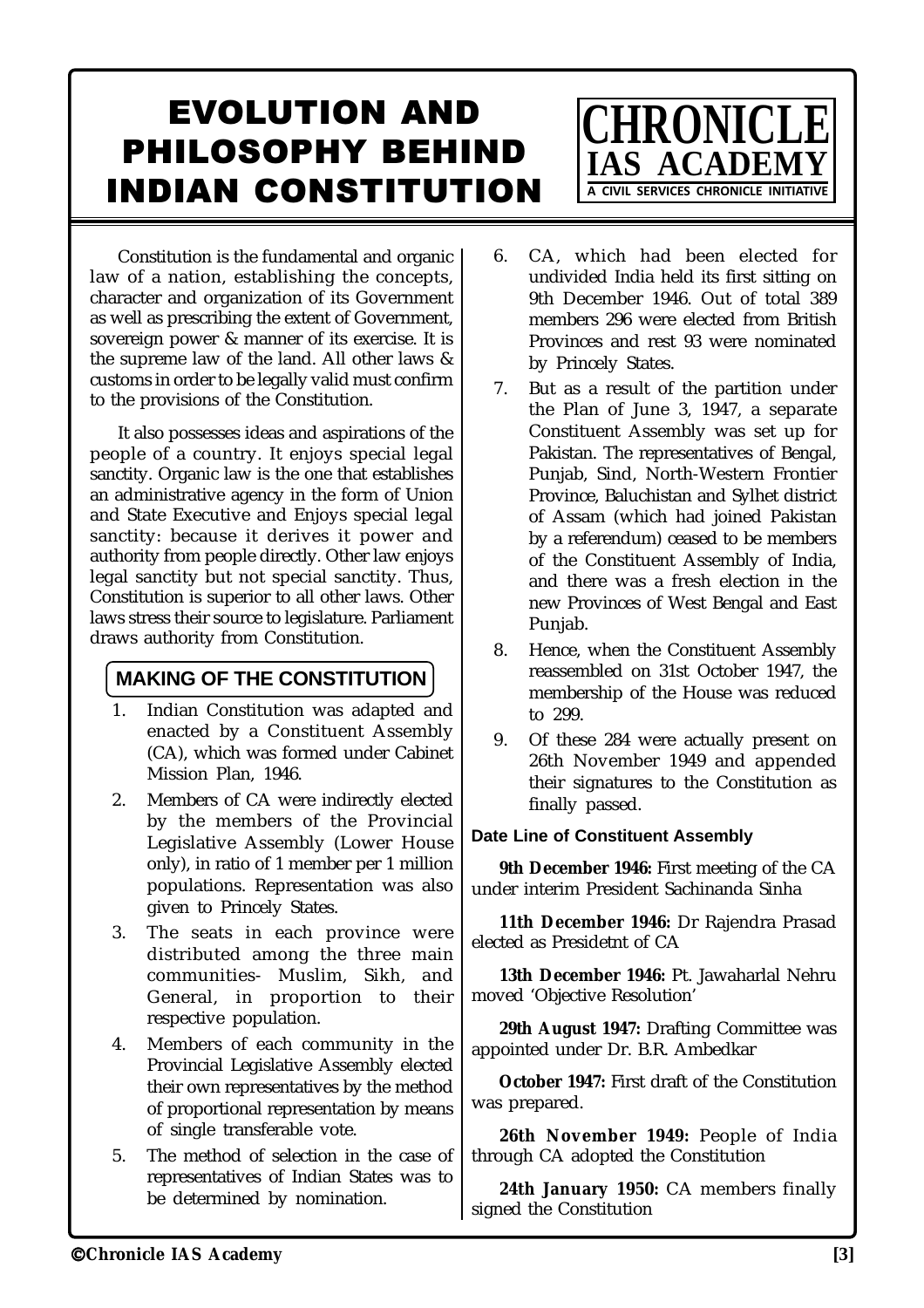|     | <b>Committee</b>                             | Chairman                     |
|-----|----------------------------------------------|------------------------------|
| 1.  | <b>Steering Committee</b>                    | Dr Rajendra Prasad           |
| 2.  | <b>Rules of Procedure Committee</b>          | Dr Rajendra Prasad           |
| 3.  | <b>Committee for Negotiating with States</b> | Jawaharlal Nehru             |
| 4.  | <b>Union Constitution Committee</b>          | Jawaharlal Nehru             |
| 5.  | <b>Union Power Committee</b>                 | Jawaharlal Nehru             |
| 6.  | <b>Provincial Constitution Committee</b>     | Sardar Patel                 |
| 7.  | Committee on Fundamental Rights & Minorities | Sardar Patel                 |
| 8.  | <b>Fundamental Rights Sub-Committee</b>      | J.B. Kripalani               |
| 9.  | <b>Minorities Sub-Committee</b>              | H.C. Mukherjee               |
| 10. | Committee to examine Draft Constitution      | Sri Alladi Krishnaswamy Iyer |
| 11. | <b>Order of Business Committee</b>           | K.M. Munshi                  |
|     | 12. House Committee Sitaramayya              | Pattabhi                     |
|     | 13. Ad-hoc committee on National Flag        | Dr Rajendra Prasad           |
|     | <b>Composition of Drafting Committee</b>     |                              |
|     | 1. Dr. B.R. Ambedkar (Chairman)              |                              |
|     | 2. N. Gopalaswami Ayyangar                   |                              |
| 3.  | Alladi Krishnaswamy Iyer                     |                              |

- 4. K. M. Munshi
- 5. Mohammed Sadullah
- 6. B.L. Mittar (replaced by N. Madhav Rao)
- 7. D.P. Khaitan (who died in 1948 and replaced by T.T. Krishnamachari)

26th January 1950: Constitution was commenced.

# **PHILOSOPHIES IN THE CONSTITUTION**

The Preamble of the Indian Constitution is the best part where we can find a glimpse of the major philosophical influences guiding the Constitution.

Regarded as an introduction or prelude to the constitution, the Preamble is modeled on US's constitution Preamble. The Supreme Court says that the Preamble is nothing but the theme of the Constitution which is also said to be the philosophy of the Constitution and this philosophy is largely 'co-terminus' with the ideals and aspirations of the people of India which were basically drawn from the freedom movement of India. The 'ideals' listed in the Preamble are

'Sovereignty' 'Socialism' 'Secularism' 'Democracy' and 'Republic' while the aspirations to be achieved are mentioned as 'Justice' 'Liberty' 'Equality' and 'Fraternity'. These ideals and aspirations are however related to each other in the sense that the ideals are more or less established but aspirations are to be achieved by applying the instruments of these ideals. Further as there is no end to achievements, aspirations are ever evolving goals and we have to constantly strive for them.

## **Ideals in the Preamble**

The ideals listed in the Preamble mainly constitute the essentials of an independent, strong and welfare oriented State:

**• Sovereignty:** This is inspired mainly from the concept of 'State' which is fundamental to all civilizations thus is an attribute of the State. This is denoted by the supreme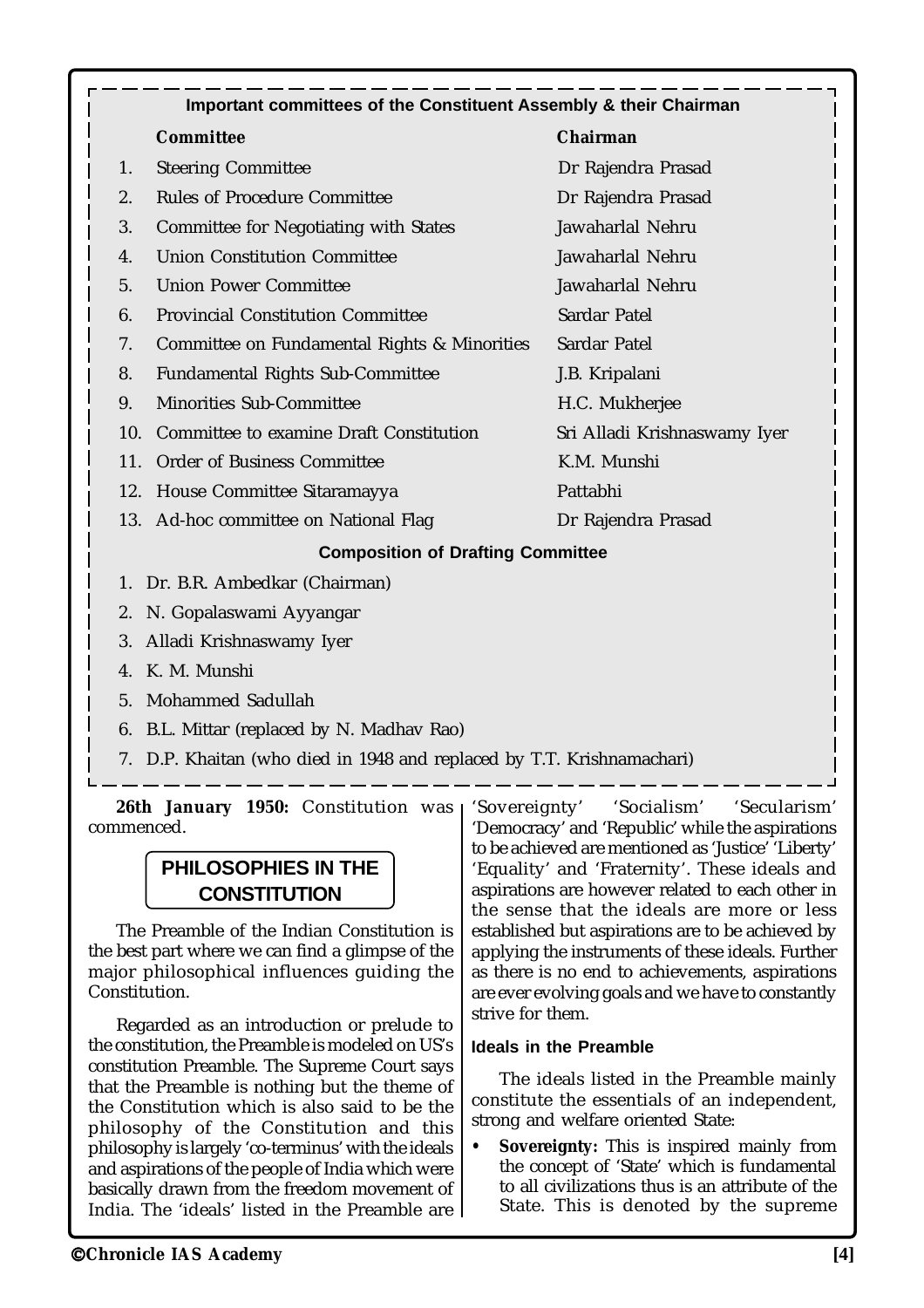political power of a state which is unlimited. It means the country does not acknowledge any political power outside its boundaries as supreme. Sovereignty means that the country is supreme internally and independent externally. In a democracy sovereignty lies with the people.

- **Socialism:** The Constitution provides for Fabian Socialism also called as democratic socialism, rather than Marxian socialism, and envisages to build a society on socialist principles. The thrust over socialistic goals placed in the Constitution is evident from the provisions listed under the Directive principles of State Policy. The ideal of building a socialist society is the fundamental principle behind the welfare nature of the State.
- **Secularism:** A very important tenet of the Indian Constitution, secularism in the Indian context is different from the common idea of secularism in the West. In the Indian context it implies that the State shall be neutral on religious questions but shall be positively 'a-religious' in its functioning. The term 'a-religious' implies that the State shall be neither religious nor anti-religious nor irreligious but only nonreligious. Secularism means that the State does not recognize any particular state religion instead it recognizes the rights of all religions which have made India as their home and their right to co-exist on the soil of India. The concept is one of the stabilizing factors which help our society to sustain and perpetuate itself despite infinite diversity.
- **Democracy:** The idea of democracy in its representative sense as it exist in India today, is mainly borrowed from the West and owes its origin to the Magna Carta in the English history. It implies that people are paramount and the State exists for the people, by the people and of the people. People in India enjoy representative democracy in India.
- **Republic:** One of the terms borrowed from the French revolution and implies that the head of the State in India shall be elected for a fixed period of time.

**Aspirations in the Preamble:** Mainly borrowed from the charter of the French Revolution and the American Revolution. Four of them are listed in the Preamble.

- **Justice:** It is a very wide term which implies social, economic as well as political justice. Article 326 which provides for universal adult franchise or Article 19 which provides for basic freedoms or the chapter on fundamental rights provides for political justice. Economic justice has to be achieved by implementing the provisions of the Directive Principles of State Policy over a period of time while social justice is ensured by provisions such as the Article 17 which provides for a prohibition of practices like untouchability.
- **Liberty:** It implies freedom from arbitrary or undue restraints especially by the government or the freedom to do what an individual thinks is best for him, provided he does not violate others' rights. Therefore liberty means responsibility as well. Liberty is necessary for intellectual and mental development of the citizens and is essential for a democracy to function.
- **Equality:** Equality of status and opportunity without discrimination to all citizens. This aspect is enforced by provisions like the Article 15 and 16 which promises equality of opportunity to all citizens in matters of public employment free from any kind of discrimination on any grounds of caste, religion, place of birth, gender, language, ethnicity, etc.
- **Fraternity:** Sense of brotherhood which should prevail among the people of India and is essential for the promotion of national integration and can be achieved by providing secularism, justice, liberty, democracy, equality, etc.

Apart from these there are other important inspirations to the Constitution as well. The following list gives a non exhaustive account of these features:

- **I. Government of India Act 1935:** Conceived primarily by the British, till Jan 26 1950, this was the code which used to run the government of India. Even the present Constitution, almost 60% provisions are borrowed from the GoI Act 1935.
- Federal scheme
- Office of the Governor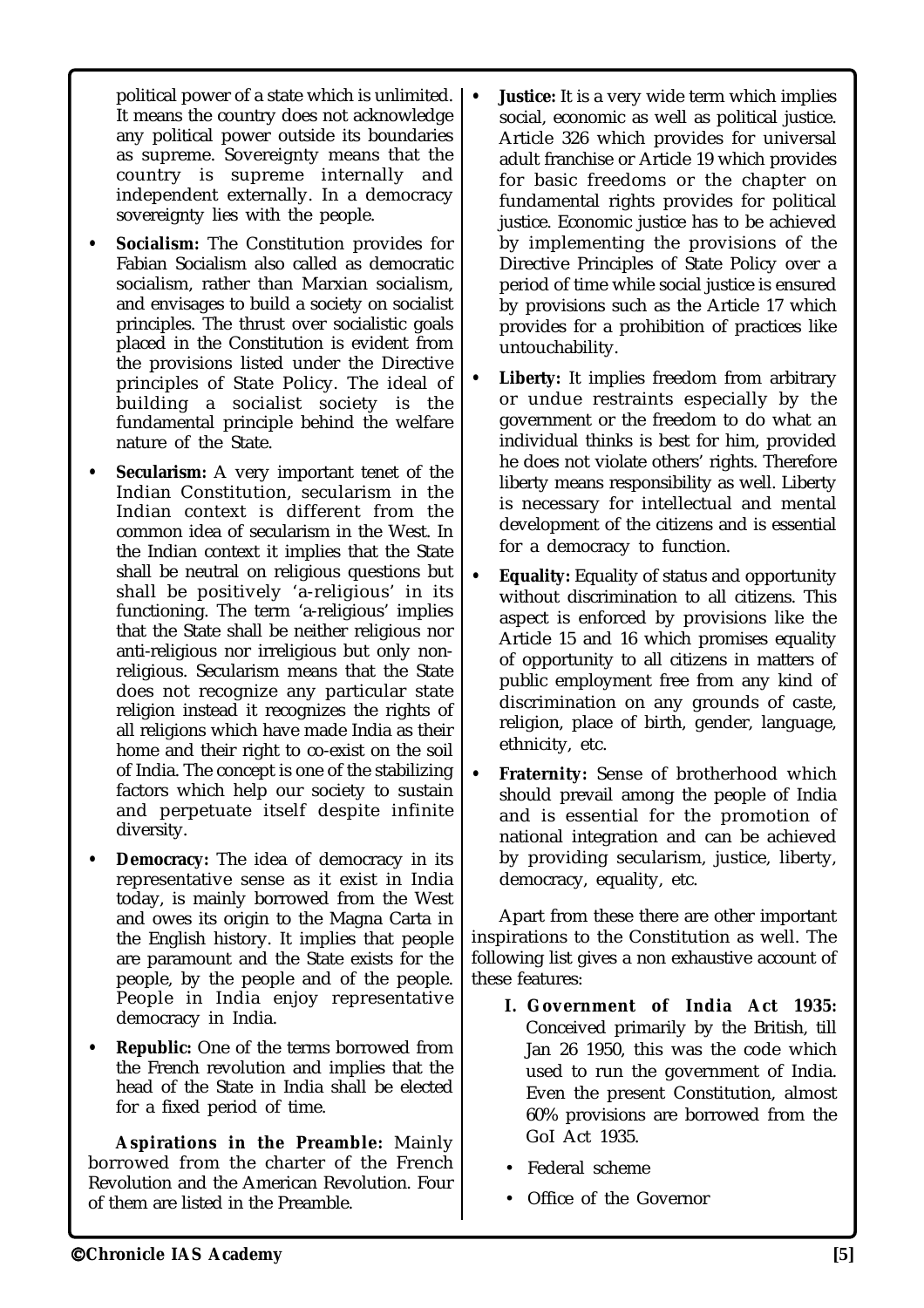- Powers of the Federal Judiciary
- Emergency powers
- **II. Constitution of the UK:**
- Parliamentary form of government
- Law making procedures
- Rule of law
- Single citizenship
- Office of the Comptroller and Auditor General.
- Writ Jurisdiction of the SC and the HCs
- Civil Services

#### **III. Constitution of USA:**

- Fundamental Rights
- Independence of Judiciary
- Judicial Review
- Removal of Judges of the SC and HCs
- Preamble
- Role of Vice President

### **IV. Constitution of Canada:**

- Federation with a strong Centre and weak States
- Residuary powers with the Centre

#### **V. Constitution of Ireland:**

- Directive Principles of State Policy
- Election of President method
- Nomination to Rajya Sabha

#### **VI. Weimar Constitution of Germany (1921):**

- Emergency Provisions
- Suspension of fund requirements during Emergency

## **VII. Australian Constitution:**

- Concept of Cooperative Federalism
- Concept of Concurrent List
- Freedom of inter-state trade and commerce

## **VIII. Constitution of South Africa:**

- Amendment procedure
- Election of members of Rajya Sabha.

# **NATURE OF THE INDIAN CONSTITUTION**

Nature of the Indian Constitution means whether it is Federal, Unitary or Qausi-Federal.

**Federal -** There are two set of Government at Central and Provincial level with clear distribution of powers under a written Constitution.

**Unitary -** Only one set of Government at the Center; Provinces are only sub-ordinate of Center. All power vested with the Center.

**Quasi-Federal –** Comprising features of both federal and unitary government;

Constitution Drafting Committee headed by Dr. Ambedkar called it federal. Supreme Court also said it federal. Scholars like Apple Alexander also described it federal. However, western scholar led by Prof. Wheare called it qausi-federal. On the other hand Prof. Tripathi called it unitary. U.S. Constitution is the oldest Federal constitution in the world, so scholars keep it as a model of federal form of constitution. Thus whether Indian Constitution is federal or unitary is a question of degree and not of kind. Therefore, whether it is federal or not is to be decided by number of federal or unitary features it contains.

#### *Federal Features of the Indian Constitution:*

- 1. **Division of Powers:** Existence of a dual polity, which means existence of two sets of government i.e. one at Center (Union Government) and other at Provincial level (State Governments). Powers and authority is divided between Central & State Governments. Further, Center & State Governments are not sub-ordinate to each rather they are co-ordinate bodies, each originating in and controlled by the Constitution. Each one is independent in its allotted sphere of activity.
- 2. **Supremacy of the Constitution:** (Art 13 of the Indian Constitution explicitly talks about its supremacy.) Supremacy in the context of federation means it is binding on Central as well as State Governments. Neither Center nor State Government alone is in a position to amend constitutional provision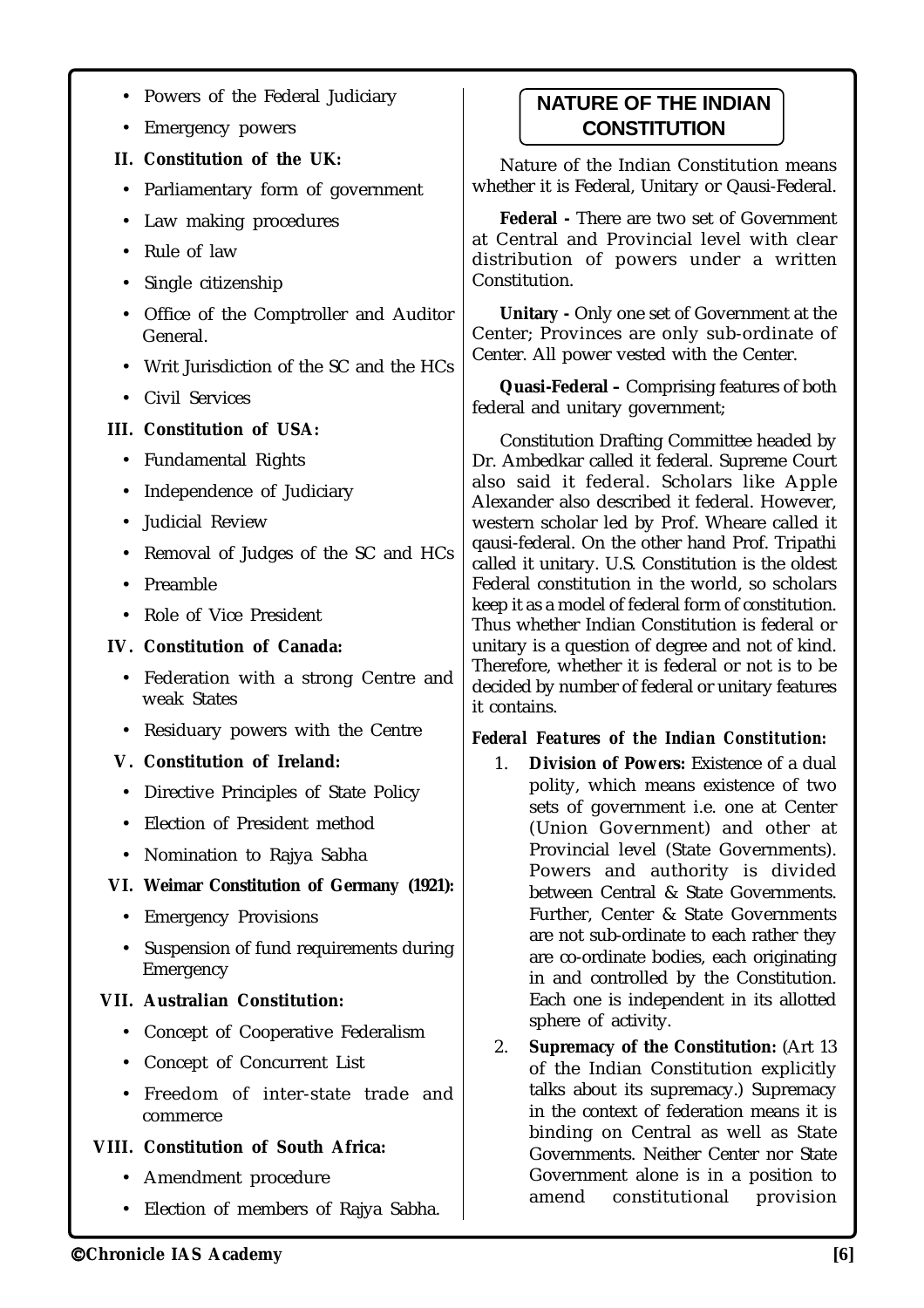regarding separation of powers between Center and States. It can be only amended by joint effort of both the Center and States Governments.

- 3. **Written Constitution:** For clear distribution of powers between Union and States, a written Constitution is very necessary.
- 4. **Rigidity of the Constitution:** Provisions of the Constitution that requires a special procedure for amendment
- (a) Arts. 53 & 54- Election of the President.
- (b) Art. 73- Extent of Executive power of the Union.
- (c) Art. 162- Extent of Executive powers of the States.
- (d) Art. 241 High Courts for Union **Territories**
- (e) Union Judiciary (Arts. 124-147)
- (f) High Courts (Arts. 214-231)
- (g) Legislative relationship between Center and States (Arts. 245-255 & VII<sup>th</sup> Schedule)
- (h) Representation of the States to Lok Sabha and Rajya Sabha
- (i) Art. 368- Procedure of Amendment to the Constitution

It is corollary of supremacy of the Constitution.

- 5. **Authority of Courts:** It includes two things:
- (a) Establishment of an authority independent of Central and State government to resolve any disputes that may arise between Center and State or among States on issues relating to distribution of power.
- (b) Courts shall be given power to finally interpret the Constitution, which is binding on both Center & States.

Indian Constitution bears all the above federal features. However, on the basis of such federal features can we conclude that Indian Constitution is federal? That requires a close look of certain unitary features in the Constitution.

## *Unitary features of Indian Constitution:*

 1. **States do not have separate Constitution:** Consequence of this fact is single citizenship. State govt. cannot

confer special rights on its inhabitants who are ordinarily residents of the nation. It also meant that State administration can be brought under Centre under certain circumstances.

- 2. **Art. 352:** It empowers the President to proclaim a National Emergency under certain circumstances. During such Emergency, the provisions regarding distribution of power between Center and State remain suspended. Therefore, Constitution starts functioning as if it is unitary. Thus Constitution is designed to function as a federal in ordinary circumstance and unitary in extraordinary situations whereas in U.S. the Constitution always works as federal.
- 3. **Art. 4:** It empowers the Parliament to change area, name and boundary of the State even without the consent of the State. So States do not enjoy the territorial equality whereas in U.S. there is territorial equitability among all units.
- 4. **VIIth Schedule:** Distribution of legislative subjects under VIIth Schedule are heavily in favour of the Center [97 subjects in Union List]. All most important legislative subjects are under the Union List. All taxes of importance are also in the Union List. The Parliament has exclusive legislative jurisdiction over subject under Union List.

**Most important subjects under Union List are:** Defence; Atomic Energy; Foreign Affairs; War and Peace; Citizenship; Railways; Airways, Air Craft, Air Navigation; Post & Telegraph; Currency, Coinage and Foreign Exchange; Reserve Bank of India; Inter-state Trade & Commerce; Banking; Stock Exchages; All India Services; Election to Parliament and State Legislature; Union Duties & Taxes, etc.

On the other hand State List includes 61 subjects of local importance. In revenue matter sales tax is the only important subject under State List. Therefore, States are financially dependent on Center.

**Most important subjects under State List are:** Public Order; Police; Prisons and Reformatories; Local Government; Public Health & Sanitation; Fisheries; Market and Fairs; Agriculture; State Taxes & Duties, etc.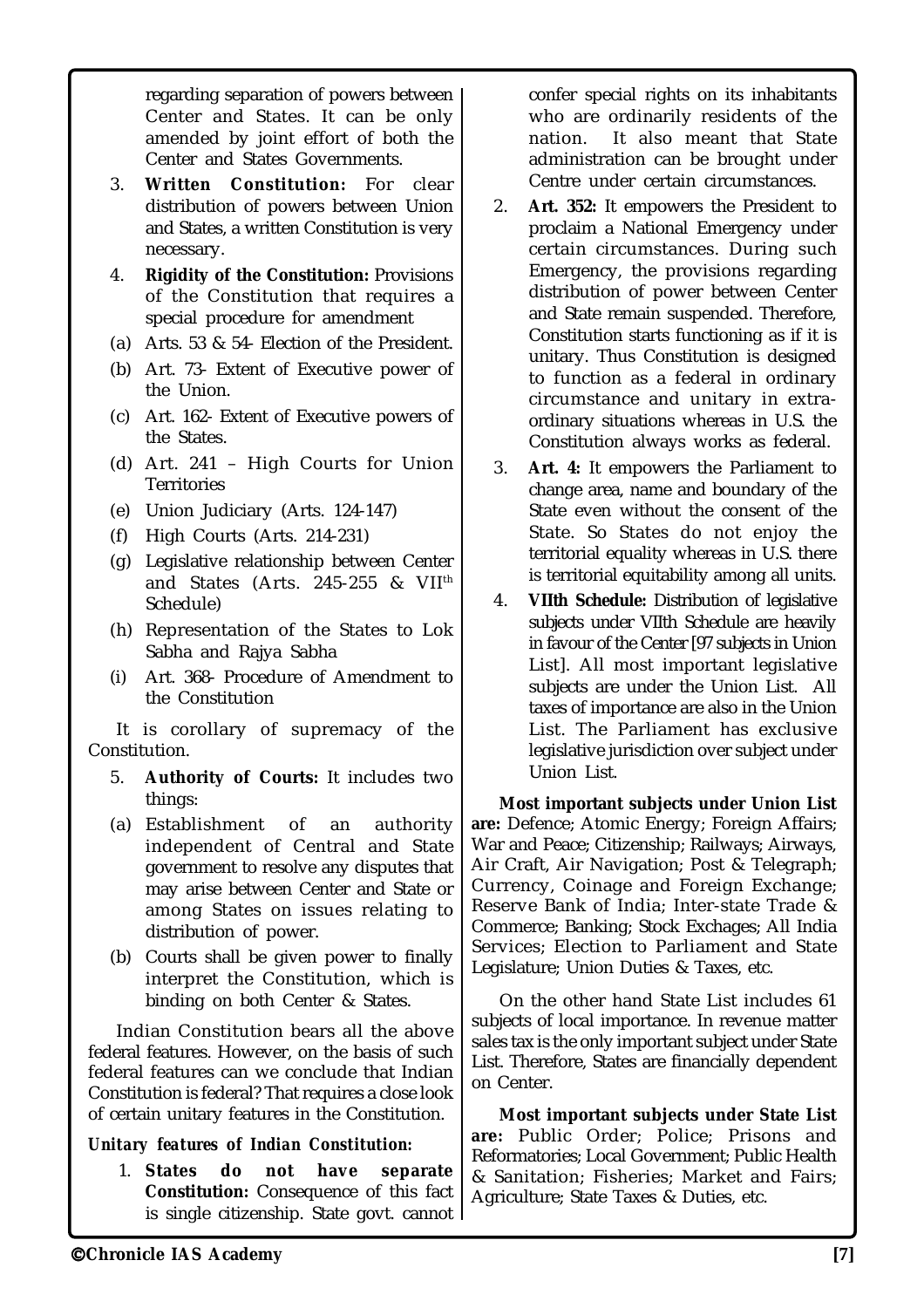But States also do not enjoy exclusive legislative jurisdiction on the subjects placed under State List. Parliament can legislate on State List under 5 conditions.

- **(a) Art. 249–** If Rajya Sabha passes a resolution supported by not less than 2/3 of its members present and voting, it is necessary and expedient for the Parliament to legislate on one or more subject specified in State List in national interest. Under such provision Parliament has jurisdiction to legislate on State List for a period of one year at each time it passes such resolution. Rajya Sabha can pass any number of resolutions to this effect.
- **(b) Art. 250 -** When National Emergency is in force then Parliament assumes concurrent legislative powers. Thus State List becomes Concurrent List and Union can legislate on State List.
- **(c) Art. 252 –** When two or more States passed resolutions authorizing Parliament to legislate on one or more subjects in State List then Parliament shall have power to legislate. Law so, passed shall be binding on States concern. The laws will remain in operation till it is repealed by Parliament. For example, in 1976, Punjab & Haryana Urban Land Ceiling Regulation Act. (ULCRA-1976), it was repealed in 1995.
- **(d) Art. 253 –** Parliament can legislate on State List in order to give effect to international treaty or agreement even against the wishes of the States.
- **(e) Art. 356.–** When President's Rule is imposed in a State then President may authorize Parliament to legislate on subject under State List for the concerned State.

**Concurrent List:** Though Concurrent List (includes 47 items) provides equal power to Center and State, Parliament is prior and superior. Although both Union and State can enact law over Concurrent List, laws enacted by Parliament prevail over State laws.

**Most important subjects under Concurrent List are:** Criminal Law and Procedure; Civil Procedure; Marriage and Divorce; Contracts; Ports; Trusts and Trustees; Welfare of Labour and Trade Union; Social Security; Economic and Social Planning; Population Control and Family Planning; Education; Forests and Wild Life, etc.

- 5. **Residuary Power:** (That is the power to legislate with respect to any matter not enumerated in any one of the three Lists.) Art. 248 of the Constitution talk about residuary power, which belongs to the Center in India whereas in USA it belongs to the State.
- 6. **Appointment of Governor:** Under Art. 155, Governors are appointed by the President and holds office during the pleasure of the President. President need not have to consult the concerned State while appointing the Governor. Governor enjoys immense power including discretionary powers. (Discretionary powers refer to power exercised by head of the State without advice of the Council of Ministers.) Besides, Governor is not accountable to the State Legislature. He is only accountable to the President. So by controlling Governor, Centre can influence State and even stall a Bill passed by the State Legislative Assembly.
- 7. **Administrative Directions:** Under Arts. 256-257, Center can issue administrative direction to the State indicating the manner in which properties of railways and means of communication shall be maintained by State government. These directions are binding on the State. If States ignore it, Union can assume that constitutional machinery has been broken down in the State and therefore it can proclaim Art 356 in that State.
- 8. **Financial Emergency:** Under Art 360, Center can impose a Financial Emergency and during such period distribution of financial resources between Center and State remains suspended. President can direct the State to carry out certain financial discipline including reduction of salaries of civil servants and Judges of Supreme Court and High Courts. He also can direct the Governors to reserve all Financial Bills for his consent passed by Legislative Assemblies of the States.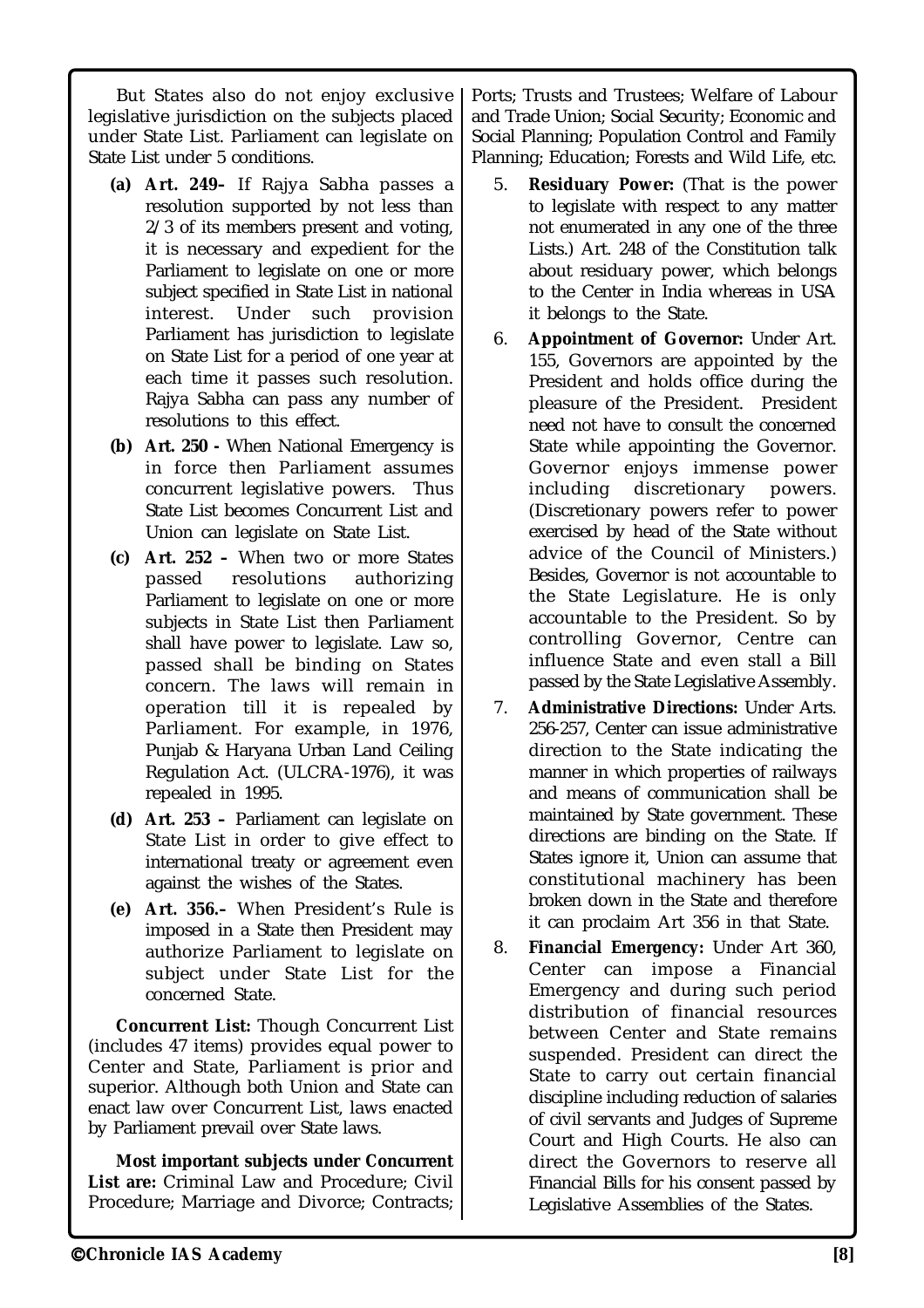- 9. **Presence of All India Services:** Art 312 provides for an All India Services including creation of new All India Services e.g. IAS, IPS and IFS. Officers of these three services can function under both Center as well as State but mostly work at State level. They occupy the top civil post in the State Government and carry out the administration for the state. However, they are recruited by Center and the State governments have no disciplinary control over them except suspending.
- 10. **Single Election Commission:** Election Commission of India holds all elections in whole India including Parliamentary and State Legislative Assemblies elections.
- 11. **Single Unified Judiciary:** There is a single and unified judiciary in India being the Supreme Court at the apex level. Below the Supreme Court there are High Courts in State level. However, High Court Judges are appointed and transferred by the President of India in consultation with the Center.
- 12. **Amendments to Constitution:** Most of the provisions of the Constitution are amended by Parliament alone. States do not play any significant role in amendment procedure except some special provisions.
- 13. **Unequal Representation of State in Rajya Sabha:** States are represented in the Rajya Sabha on the basis of their population. So principle of equality of States is not followed.

The above provisions clearly indicate that Indian Constitution has a strong bias towards the Center. Thus it can be concluded that India is a federation having strong unitary character. It is Federation Sui Genesis' (Of its own kind).

# **THE DOCTRINE OF THE 'BASIC STRUCTURE OF THE CONSTITUTION'**

The process of evolution of this aspect dawned with the opening of the Shankari Prasad Vs Union of India case in 1951 in which the SC held that the Parliament enjoyed two types of legislative powers: ordinary legislative powers and the constituent legislative powers. Further any enactment passed by virtue of its ordinary legislative power is a law. Power of the legislature under Article 368 is comparable to the creative power of the constituent assembly. Any enactment under Article 368 cannot be termed as law as per Article 13(2). So the Parliament cannot make or amend by a simple majority. The main inference drawn from the ruling was that fundamental rights were subject to the constitutional amendments.

However in the Golaknath Vs the State of Punjab case (1967) the SC overruled its earlier ruling and held that the Parliament enjoyed only one type of legislative power i.e. ordinary legislative power and not the constituent legislative power because Article 368 was the procedure to amend the Constitution and does not confirm the power of the legislature to amend it. Further the FRs have been given a transcendental position and therefore no organ functioning under the Constitution can amend the FRs and thus FRs were unamendable or could be amended only by establishing a new constituent assembly.

As a response to this judgment, the government in 1971 passed the 24th Amendment Act 1971 and amended Article 13 and introduced Art 13(4) which states that "Nothing in Article 13 shall apply to a constitutional amendment passed under Article 368". The 24th amendment act also amended Article 368 of the Constitution which replaced the word 'procedure' with the word 'power' i.e. the Act now reads as "Notwithstanding anything in this Constitution, Parliament may in exercise of its constituent power amend by way of addition, variation or repeal any provision of this Constitution in accordance with the procedure laid down in this article". It also introduced Article 368 (3) which stated that nothing in Article 13 shall apply to an amendment made under this Article.

The excerpts of this judgment were once again challenged under the Keshvananda Bharati Vs the State of Kerala (1973) case in which the SC upheld the constitutional validity of the 24th Amendment Act i.e. the Parliament enjoys the powers to amend any part of the Constitution including the fundamental rights. However it also stated that the amending powers of the Parliament are limited to the extent of not destroying the basic structure of the Constitution.